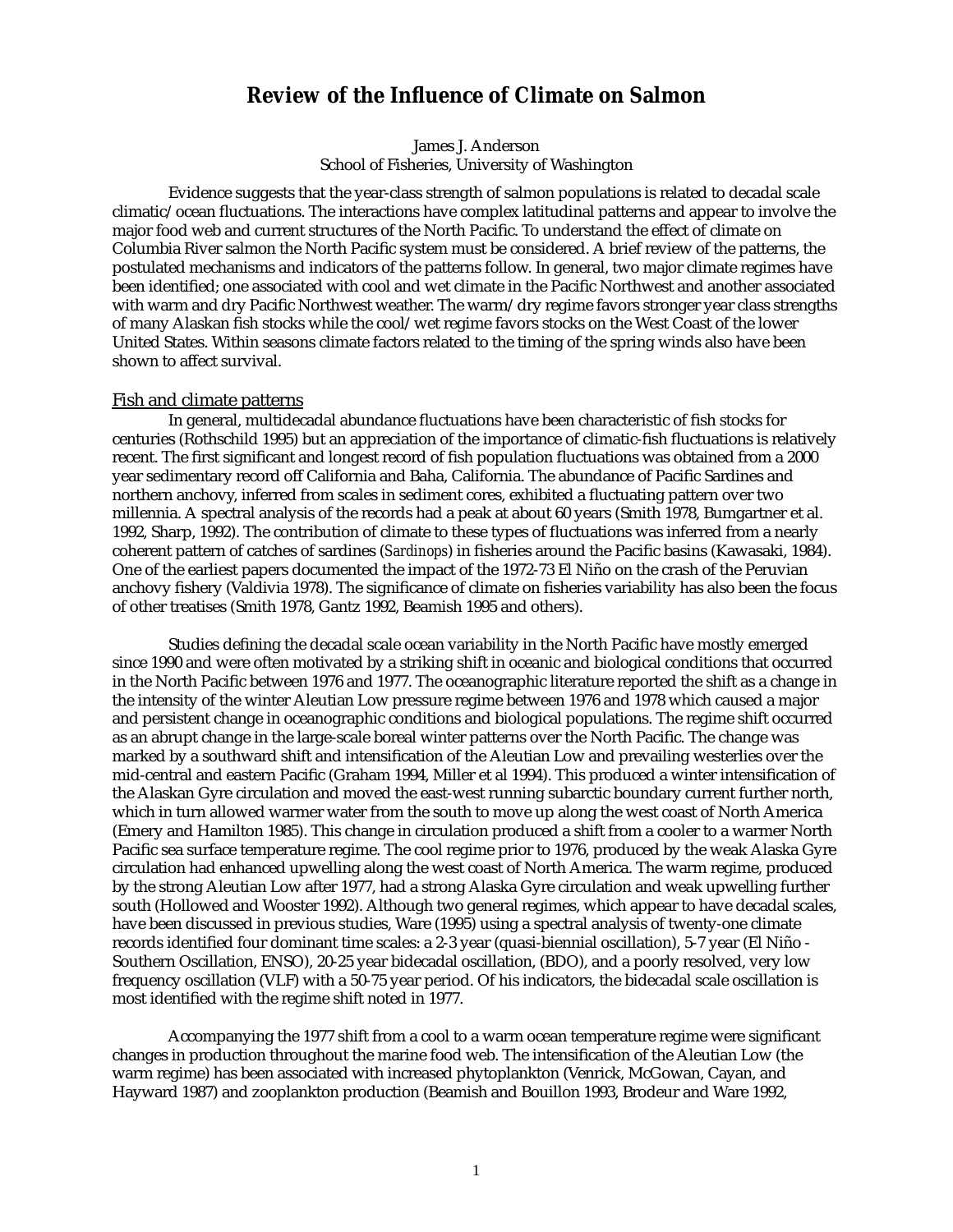McFarlane and Beamish 1992, Wickett 1967) in the subarctic domain, which includes the Alaskan current and Gyre. In contrast, the warming of surface waters correlated with decreased zooplankton abundance in the California coastal waters (Roemmich and McGowan 1995).

The oceanographic shift also affected fish stocks. Trends in total salmon catches in the warm regime, post 1977, increased primarily from increased production of pink, coho and chinook salmon from Alaska (Beamish 1993, Beamish and Bouillon 1993, Francis 1993, Francis and Hare 1994, Cooney et al. 1995). The pattern was particularly strong with Bristol Bay sockeye which jumped from catches on the order of one million fish in the early seventies to a record catch of 44 million sockeye in 1995 (van Amerongen 1995). The general trend was the same for pink, coho and chinook from Alaska with upward trends beginning in 1976-77 and continuing into the eighties (Beamish 1993). These Alaskan catches have also remained high in the 1990's. The pattern (comparing the 1950s to the 1980s) is also evident over a wide range of the Gulf of Alaska for sockeye, pink, chum, coho, chinook salmon and steelhead (Brodeur and Ware 1995).

A trend in chinook size also correlates with the regime shift with decreasing sizes from 1951 and 1975 and an abrupt shift with increasing average chinook weight starting in 1977-78. This pattern first appeared in the northern stocks, with some southern stocks showing the increasing trend beginning in 1983 while other southern chinook stocks did not exhibit the increase (Beamish 1993). In contrast, a declining size and increasing age at maturity were observed for chum salmon stocks from the western North America between 1972 and 1992 (Helle and Hoffman 1995) and in the North East Pacific, halibut have exhibited a decline in weight since 1976 (Parma 1995).

Other Alaskan coastal fisheries were also affected by the 1977 regime shift. In Pavlov Bay, Alaska, a 21-year trawl time series indicated that shrimp (*Pandalus borealis*) and capelin (*Mallotus villosus*) virtually disappeared between 1978 and 1979 while pollock (*Theragra chalcogramma*), cod (*Gadus macrocephalus*) and flat fish populations increased greatly and persisted throughout the 1980's (Anderson 1991). Pollock and cod stock fluctuations, as determined by commercial fishery statistics, showed the same trends (Alverson 1992). Warmer temperatures in the Bering Sea during walleye pollock early life history are conducive to strong recruitment (Quinn and Niebaure 1995). The same pattern of increase (comparing the 1950s to the 1980s in the Gulf of Alaska) is also reported for species of, shark, pomfrit, mackerel, albacore and squid (Brodeur and Ware 1995). The effect of the regime shift extended to other than fin fish as well. An index of oyster growth off Washington exhibited a decline after 1977 (Ebbesmeyer and Strickland,1995). Northern fur seal survival in the Pribilof Islands was positively correlated with air temperature (York 1995). Red king crab in the Gulf of Alaska and Bering Sea also exhibited increased catch with warm sea surface temperatures but on a decadal scale, the cycles of abundance and temperature had different periods (Muter, Norcross and Royer 1995).

Evidence indicates that regime shifts have opposite effects on high and mid latitude biological populations. A century long record of sardine catch exhibited a striking coherence over mid-latitudes of the Pacific Ocean. Isolated stocks of *Sardinopus* spps., from Chili the far east, and California had high catches about 1940 and 1990 with low catches in the 1970's. The catch statistics followed closely the sea surface temperature anomaly for the Pacific Basin (Kawasaki, 1984, Sharp 1992). In the higher latitudes of the North Pacific after 1977 salmon exhibited increasing catch trends from Alaska, Russia, Canada and Japan (Beamish and Bouillon 1993). On the other hand, West Coast salmon populations exhibited evidence of decline after the 1977 regime shift (Francis and Hare 1994, Richards and Olsen 1993). Furthermore, a 60-year data record between 1925 and 1985 showed that Gulf of Alaska pink and sockeye salmon catches were in phase, but they varied inversely with the catches of Washington/Oregon/California coho (Francis 1993). That is, the Alaskan catches were high when the West Coast catches were low and the pattern appeared to have a decadal scale variation. This inverse pattern with Alaska and West Coast stocks was also evident in survival of hatchery reared stocks. Coronado-Hernandez (1995) estimated survival of 8596 coho, 11051 chinook, and 1389 steelhead tag groups from Alaska to California. In general, stock survivals declined over most of the geographical range and were particularly notorious in the late 1970's and in the late 1980's. The Alaska coho exhibited the opposite trend with survival increasing in the late 70's and 80's.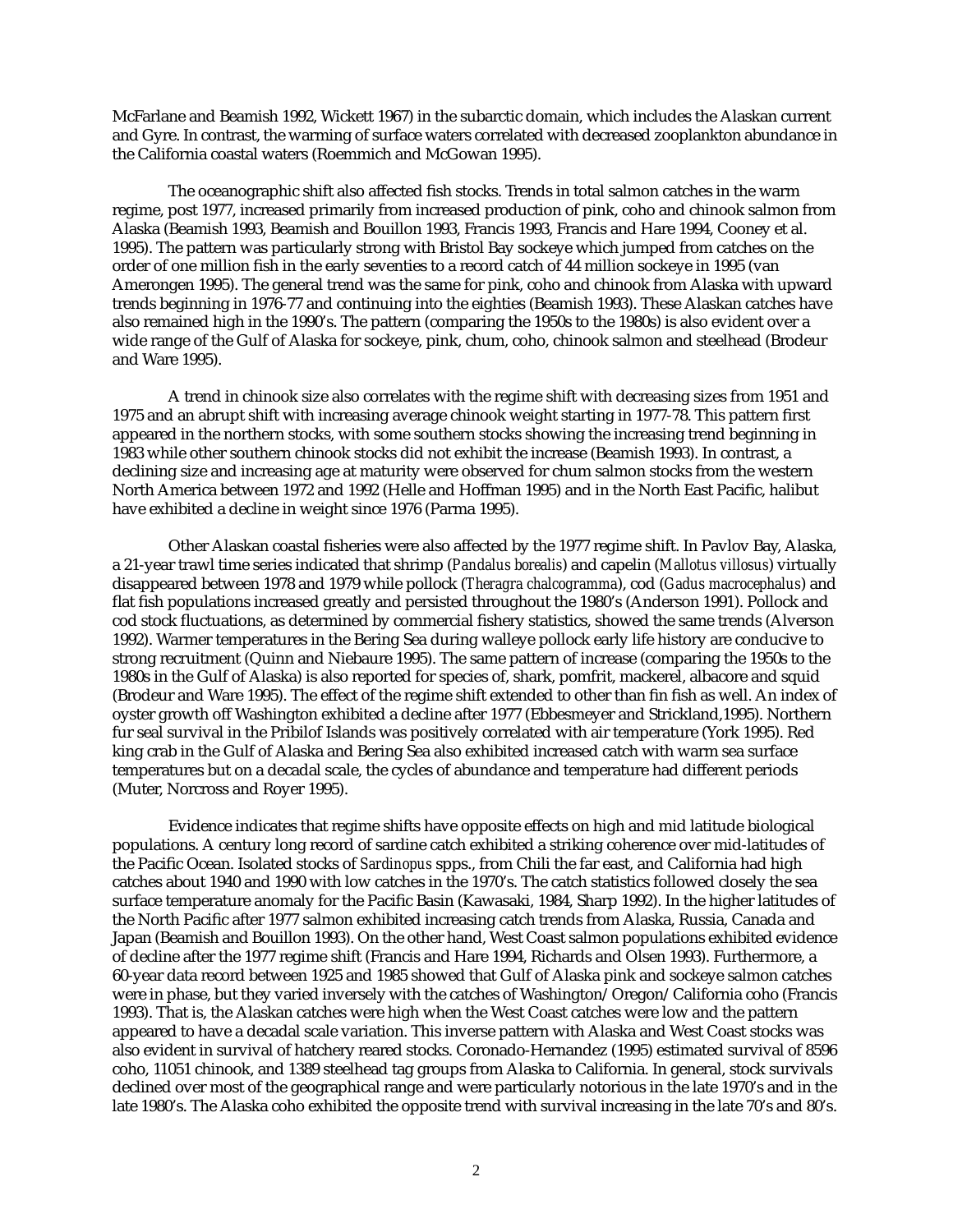#### The mechanism

Evidence indicates that North Pacific fisheries catches and survivals, marine biological production, the ocean currents, and the climate are linked. The linkages result in low frequency (with periods of decades) and often sudden shifts in production. The reason for these patterns is not well understood but a model has been proposed that is in agreement with patterns observed in plankton and fish stocks.

The model was proposed by Hollowed and Wooster (1992) and extended by Francis and Hare (1994) and is based on earlier oceanographic studies and theories of marine dynamics by Emery and Hamilton (1985), Ware and McFarlane (1989), Francis (1992), Francis and Sibely (1991), Wickett (1967) and others. In this hypothesis the strength of the winter atmospheric circulation in the North Pacific controls the intensity and location of the Aleutian low, which in turn affects the circulation of the Northeast Pacific currents including the eastward flowing Subarctic Current and its two coastal extensions, the Alaska current flowing north and the California current flowing south. Following the coast, the Alaska current returns to the west forming the Alaskan Gyre. The strength of the branches of this current system appear to have two general patterns or regimes. One regime is distinguished by a strong winter circulation in the Alaskan Gyre and is correlated with an intense Aleutian pressure low in the winter. The other regime is distinguished by a weaker Aleutian Low pressure and a weak Alaskan Gyre winter circulation. Intense Aleutian Lows strengthen the Alaskan Current at the expense of the California Current, while weaker Aleutian Lows have the opposite effect and strengthen the California Current and weaken the Alaskan Current.

These patterns affect upwelling and advection of surface currents into the coastal Upwelling Domain off the west coast of North America and the Coastal Downwelling Domain off Alaska and British Columbia ([Fig. 1\)](#page-3-0). An intense Aleutian Low allows warm sea surface water to move further northward and increases phytoplankton production in the Downwelling Domain. At the same time the Upwelling Domain intensity and its phytoplankton production both decrease (Ware and Thompson 1991). The current regimes may also affect the advection of Subarctic Current and Alaskan Gyre zooplankton into the domains. An intense Aleutian Low transports zooplankton into the Downwelling Domain and a less intense Low transports zooplankton into the Upwelling Domain off the west coast (Wickett 1967).

Two models have been proposed for the correlation between climate and phytoplankton, which in part drives the increased fish production. Venrick et al. (1987) postulated increased phytoplankton production is driven by increased vertical mixing during an intense Aleutian Low. Wong et al. (1995) suggest an alternative explanation. Recent work has indicated that iron is likely a limiting nutrient in the open ocean. Its source is atmospheric and so North Pacific phytoplankton production may be correlated with atmospheric transport of iron from Asia. In this scenario, larger iron transport during an intense Aleutian Low would increase phytoplanknton production in the Gyre.

The impact of the regime shifts on fish survival and production is complex and speculative. In general, it is thought that the Alaska fish stocks are favored by the warm regime because of increased phytoplankton production, which through the food web increases the forage base of fish in the Alaskan Gyre. The factors that increase the fish forage base in the northern Downwelling Domain in the warm regime decrease it for fish in the West Coast Upwelling Domain. In the cool regime the same factors appear to have the opposite effect. Predators also enter into the equation and here too the change between warm and cool water regimes may affect the distribution and abundance of predators. In particular, the movement of warm water mackerel northward during the warm regime may negatively impact survival of West Coast salmon smolts during their ocean entry. Finally, the climate regime shifts affect the freshwater habitat of salmon also. The interaction can be either positive or negative depending on the patterns of rainfall, snowpack, temperatures and runoff. For example, floods during the fall spawning period can severely degrade the redds and reduce egg survival while the same runoff in the spring may decrease smolt migration time and, along with increased turbidity, decrease exposure to predators.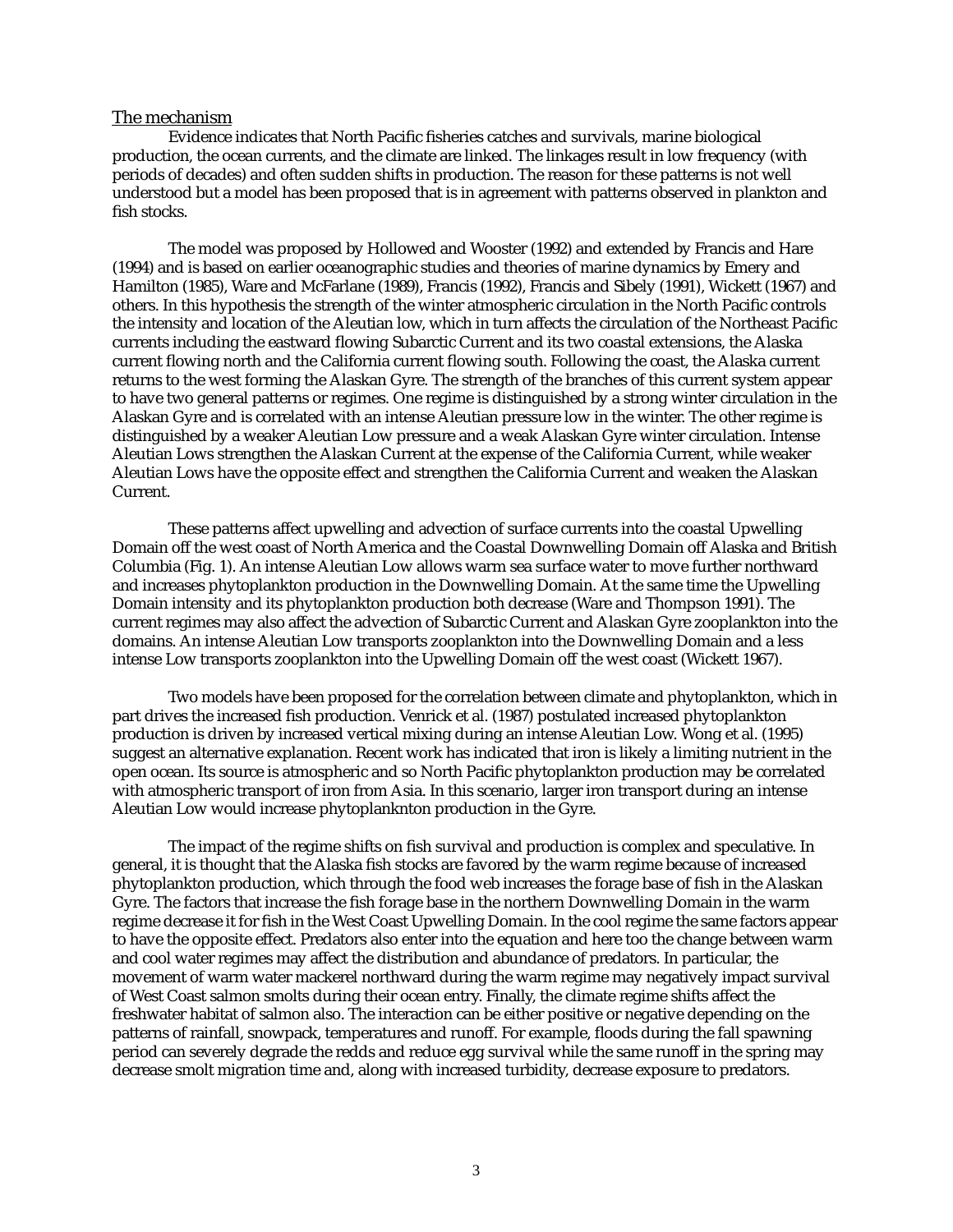<span id="page-3-0"></span>

**Fig. 1** Current structure and phytoplankton Upwelling and Downwelling Domains. A northward shift of the currents during years with an intense winter Aleutian Low favor higher productions of phytoplankton, zooplankton and fish in the Alaskan current system. Years with a less intense Aleutian Low favor greater food web production in the California Current. The shift between regimes appears to occur on a decadal scale.

### Climate indicator

Relationships between weather and salmon are suggested in a variety of records. In these characterizations, a number of weather indicators have been identified including the Kodiak Winter Air Temperature (Francis and Hare 1994), the Central North Pacific winter atmospheric pressure index (Cayan and Peterson 1989), and the North Pacific Index (Trenberth and Hurrell 1994) to name a few. Many other environmental changes, both physical and biological, are also correlated with decadal scale climate changes. Ebbesmeyer et al. (1991) found changes in forty environmental indicators correlated with the 1976 regime shift.

For comparison with Columbia River salmon, the Pacific Northwest Index (PNI) developed by Ebbesmeyer and Strickland (1995) is potentially one of the most useful records. This is because it is a composite index that characterizes Pacific Northwest climate patterns in both coastal waters and freshwater habitats. In addition, it is a century-long record. The approach of using a composite climate index works because many environmental parameters in the Northwest are statistically related to one another, and thus they may be combined to furnish a broad scale understanding of the state of the Pacific Northwest environment. The PNI uses three parameters: air temperature at Olga in the San Juan Islands, averaged annually from daily data; precipitation at Cedar Lake in the Cascade Mountains, averaged annually from daily data; and snowpack depth at Paradise on Mount Rainier on March 15 of each year. For each parameter annual averages are normalized by subtracting the annual values from the average of all years divided by the standard deviation about the average. Finally, the three variables are averaged giving a relative indicator of the variations in climate. Positive values of the PNI indicate warmer and dryer years than the average and negative values indicate cooler and wetter years than the average ([Fig. 2\)](#page-4-0).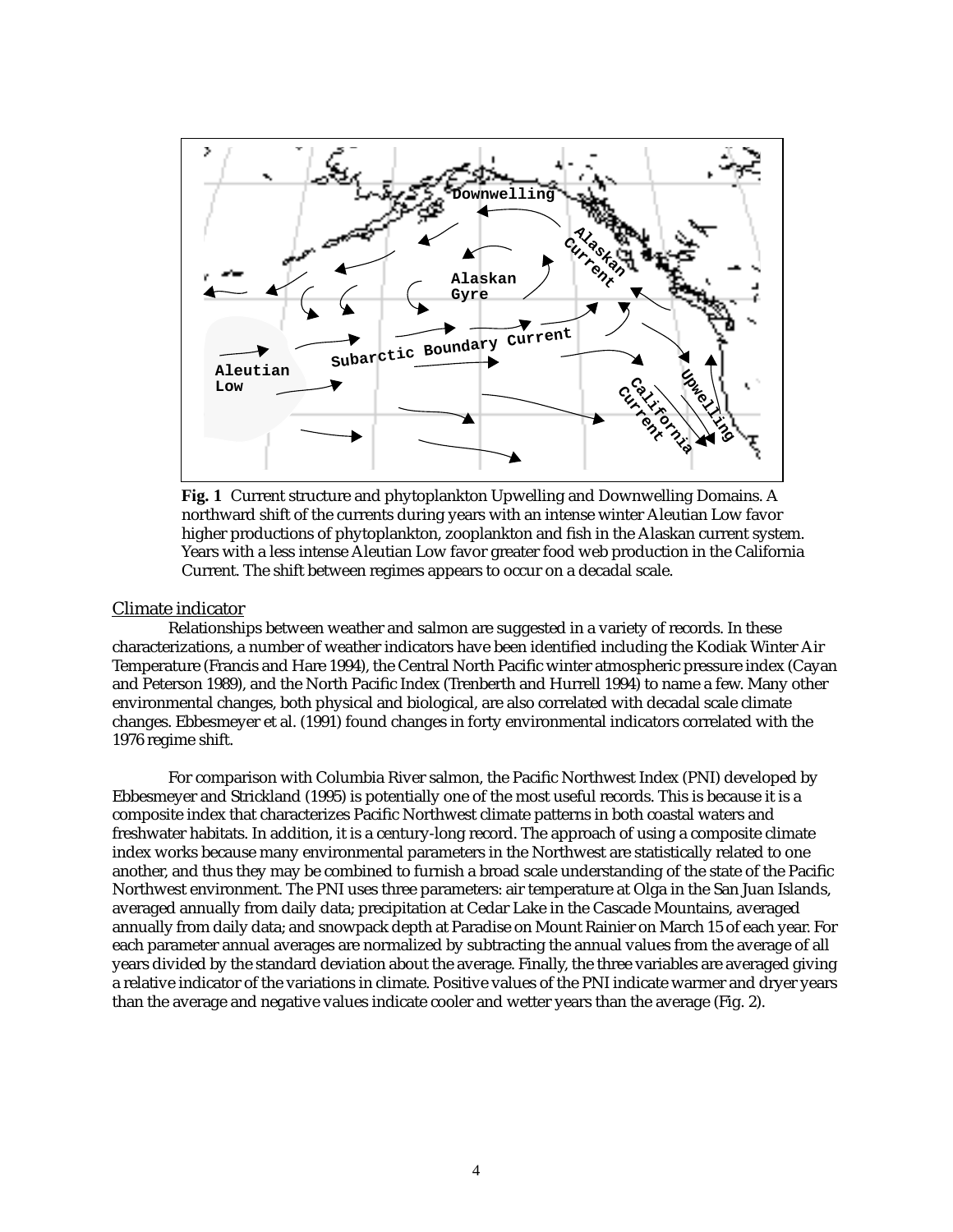<span id="page-4-0"></span>

**Fig. 2** Pacific Northwest Index characterizes cool/wet and warm/dry climate patterns in the Pacific Northwest.

As expressed by the PNI, the weather pattern switches between warm/dry and cool/wet regimes on about a 20 year period extending back to the 1900s. The cycle has had a distinctive double peak pattern with a strong regime shift followed by two weaker regime shifts and then another strong regime shift. The last strong regime shift occurred in 1977. If the pattern holds the recent cooler wetter Pacific Northwest weather may be a weak regime shift which would be followed by a more intense period of warm dry weather. The point is not that the PNI, or any other indicator, is a predictive tool (it is not) but that it illustrates that climate regimes shift quickly, have decadal duration, and have significant consequences.

The PNI shows a correlation with variations in the Columbia River spring chinook catch (Anderson in press). The cool wet climate pattern, which is characterized by negative PNI values, corresponds with above average Columbia River spring chinook catch and periods of warm dry weather correspond with lower than average catch (Fig. 3).



**Fig. 3** Catch of Columbia River spring chinook is correlated with the PNI.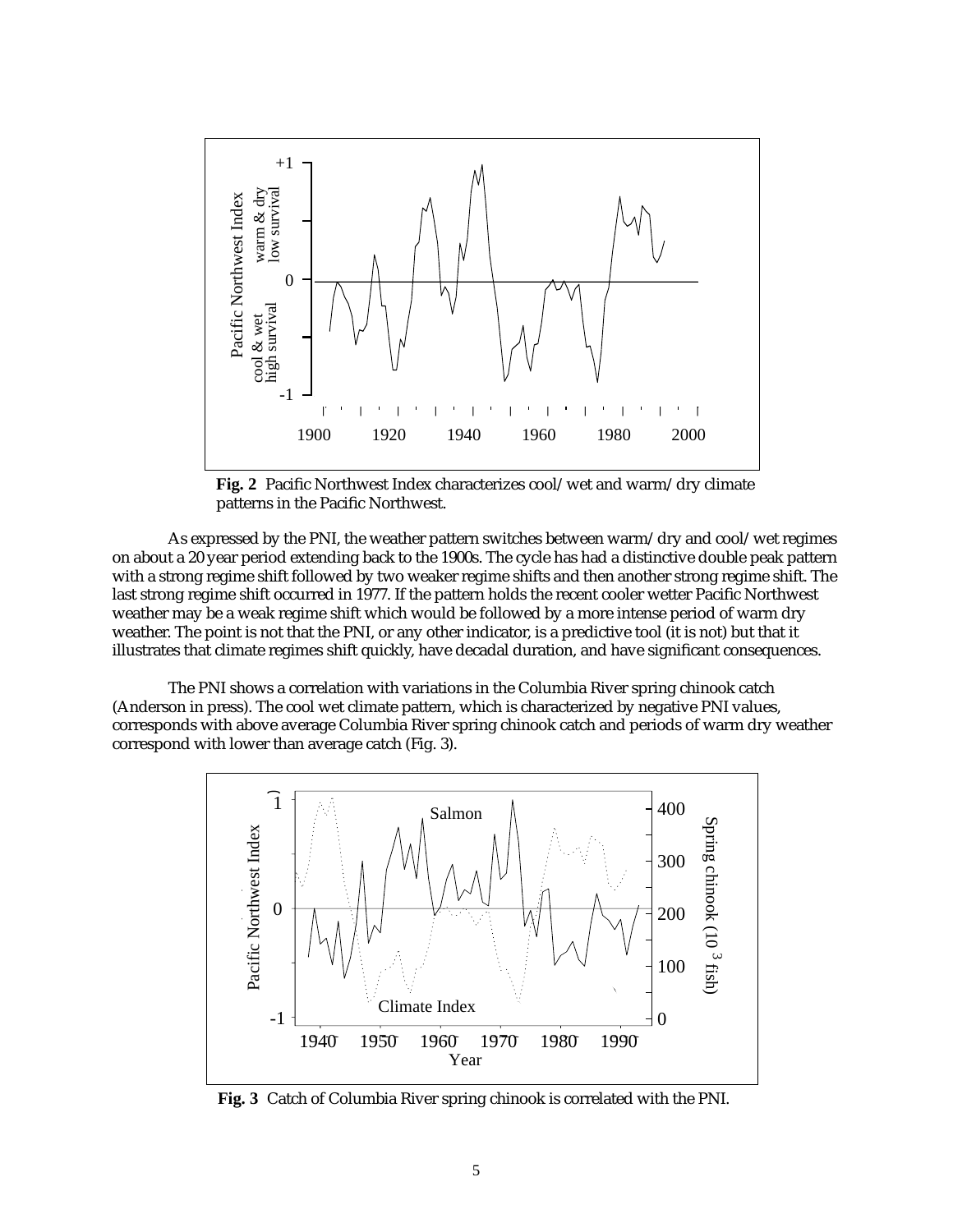Year-class strength is affected by other factors besides decadal scale climate variations. Of particular importance is the short-term (weekly) variation in nearshore conditions when salmon smolts enter the estuary. An analysis of spring chinook transported from the Snake River (1983 through 1990) indicated that survival from the estuary to adult return was significantly correlated to the timing of ocean entry relative to the timing of the spring transition as represented by the latitudinal component of the coastal winds. Smolts entering the estuary early in the seasons (16-22 April) had an average adult recover of 0.11%; later migrants (19 April to 8 June) had an average adult recovery of 0.29% recovery (Hinrichsen, Anderson, Matthews, and Ebbesmeyer in press).

# **References**

- Alverson, D. L. 1992. A review of commercial fisheries and the Stellar sea lion (*Eumetopias jubatus*) The conflict arena. Reviews in Aquatic Sciences 6:203-256.
- Anderson, J. J. (In press) Decadal Climate Cycles and Declining Columbia River Salmon. To appear in the Proceeding of the 1996 Conference on Sustainable Fisheries.
- Anderson, P.J. 1991. Age, growth and mortality of the northern shrimp *Pandalus borealis* Kroyer in Pavlof Bay, Alaska. Fishery Bulletin 898:541-553.
- Beamish, R. J. 1993. Climate and exceptional fish production off the west coast of North America. Can. J. Fish. Aquat. Sci 50:2270-2291.
- Beamish, R. J. 1995. Climate Change and Northern Fish Populations. Can. Spec. Publ. Fish.Aquat. Sci. 121. 739 pp.
- Beamish,R.J. and D.R. Bouillon. 1993. Pacific salmon production trends in relation to climate. Can. J. Fish. Aquatic.Sci. 50:1002-1016.
- Brodeur, R.D. and D.M. Ware. 1992. Long-term variability in zooplankton biomass in the subarctic Pacific Ocean. Fisheries Oceanography 1(1):32-38.
- Brodeur and Ware 1995. Interdecadal variability in distribution and catch rates of epipelagic nekton in the Northeast Pacific Ocean, p.329-356. In R. J. Beamish [ed.] *Climate Change and Northern Fish Populations*. Can. Spec. Publ. Fish.Aquat. Sci. 121.
- Cooney, R.T., T. M. Willette, S. Sharr, D. Sharp, and J. Olsen. 1995. The effect of climate on North Pacific pink salmon (*Oncorhynchus gorbuscha*) production: examining some details of a natural experiment. p 475-482. In R. J. Beamish [ed.] *Climate Change and Northern Fish Populations*. Can. Spec. Publ. Fish.Aquat. Sci. 121.
- Coronado-Hernandez, M. C. 1995. Spatial and temporal factors affecting survival of hatchery-reared chinook, coho and steelhead in the Pacific Northwest. Ph.D. Dissertation. University of Washington.
- Ebbesmeyer, C.C. and R.M. Strickland. 1995. Oyster Condition and Climate: Evidence from Willapa Bay. Publication WSG-MR 95-02, Washington Sea Grant Program, University of Washington, Seattle, WA. 11p.
- Ebbesmeyer, C.C., D.R. Cayan, D.R. McLain, F.H. Nichols, D.H. Peterson and K.T. Redmond. 1991. 1976 step in the Pacific climate: forty environmental changes between 1968-1975 and 1977-1984. In J.L. Betancourt and V.L. Tharp, editors. Proceedings of the Seventh Annual Pacific Climate Workshop, April 1990. California Dept. of Water Resources. Interagency Ecological Studies Program Technical Report 26.
- Emery, W. J. and K. H. Hamilton. 1985. Atmospheric forcing of interannual variability n the North Pacific Ocean; connections with el Niño. J. Geophys. Res. 90:857-868.
- Francis, R.C. 1993. Climate change and salmon production in the North Pacific Ocean, p.33-43. In: K.T. Redmond and V.J. Tharp, editors. 1993. Proceedings of the Ninth Annual Pacific Climate (PACLIM) Workshop, April 21-24, 1992. California Dept. of Water Resources. Interagency Ecological Study Program Technical Report 34.
- Francis, R.C. and S.R. Hare. 1994. Decadal-scale regime shifts in the large marine ecosystems of the Northeast Pacific: a case for historical science. Fisheries Oceanography 3(4):279-291.
- Gantz, M.H. 1992. Climate variability, climate change, and fisheries. Cambridge University Press
- Graham, N.E. 1994. Decadal-scale climate variability in the tropical and North Pacific during the 1970s and 1980s: Observations and model results. Climate Dynamics 10:135-162.
- Helle and Hoffman 1995. Size decline and older age at maturity of two chum salmon (*Oncorhynchus keta*) stocks n the western North America, 1972-92, p 245-260. In R. J. Beamish [ed.] *Climate Change and Northern Fish Populations*. Can. Spec. Publ. Fish.Aquat. Sci. 121.
- Hinrichesen, R., J. Anderson G. Matthews and Ebbesmeyer (in press). Assessment of the effects of ocean and river environment on the survival of Snake River stream-type salmon. Bonneville Power Administration Report.
- Hollowed, A.B. and W.S. Wooster. 1992. Variability of winter ocean conditions and strong year classes of Northeast Pacific groundfish. ICES Marine Science Symposia 195:433-444.